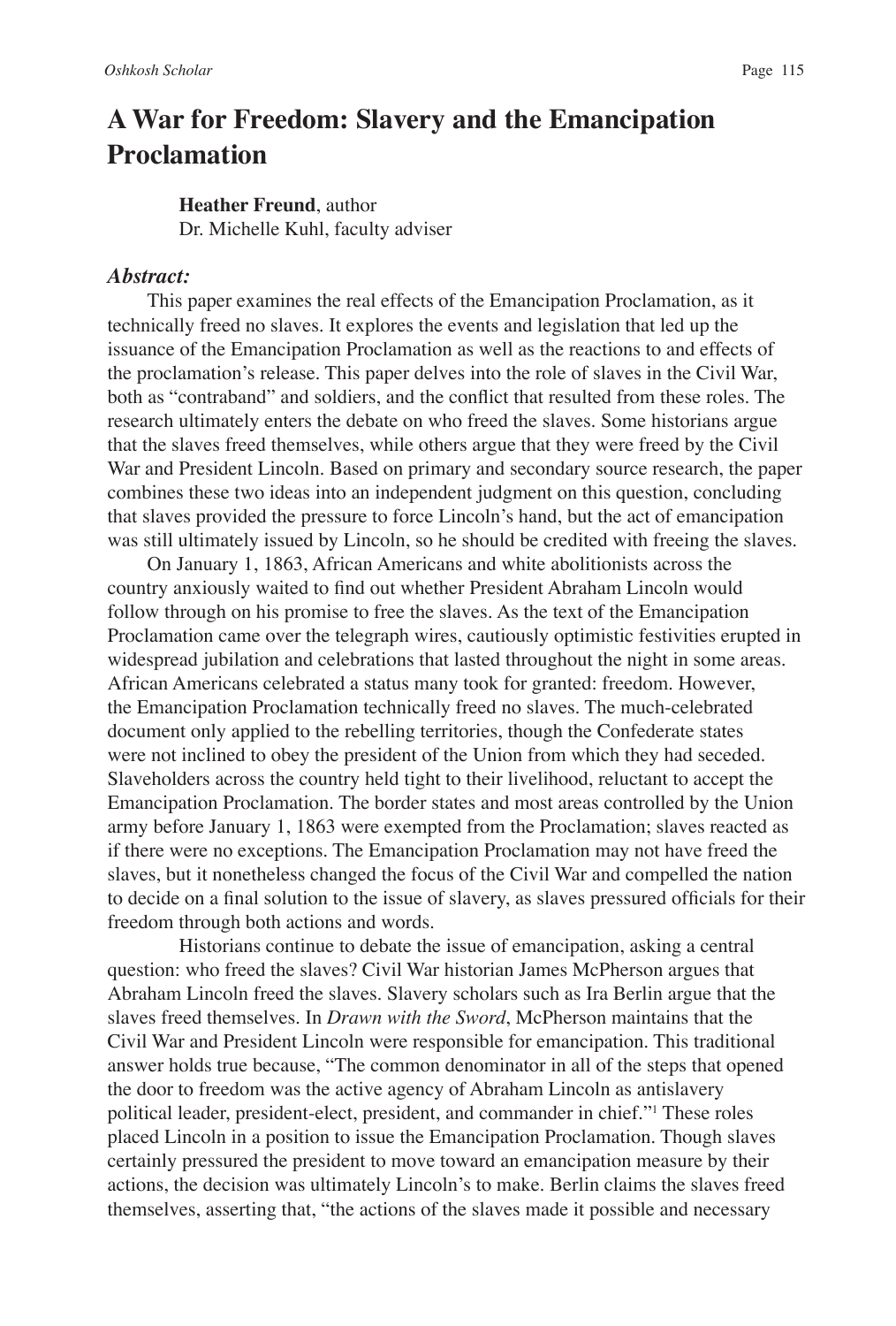for citizens, legislators, military officers, and the president to act."<sup>2</sup> Many slaves fled to Union camps and served the army in various capacities, which took labor away from the enemy. The slaves' flight forced the army to develop a federal policy on slave "contrabands" of war and to address the issue of emancipation. Parts of both Berlin's and McPherson's arguments seem correct. While Berlin is correct that the slaves forced the issue of emancipation through their actions, ultimately, the slaves did not possess the authority to abolish slavery; Lincoln did. Thus, McPherson argues correctly that President Lincoln freed the slaves. He did not have to do so and not every person in his position would have.<sup>3</sup> These factors and others make Lincoln's decision to issue the Emancipation Proclamation more significant and are the reasons he can be credited with freeing the slaves

## *Determining Federal Slave Policy*

The Emancipation Proclamation was the result of many months of thought and planning. Lincoln tried to avoid outright emancipation through rewards to encourage states, especially the border states, to free the slaves on their own. Lincoln repeatedly offered a system of compensated, gradual emancipation and colonization of freed slaves. The Emancipation Proclamation was the final step in what had been a series of military and government orders regarding slaves and runaways. Lincoln did not enter office with the intention of freeing the slaves, but both blacks and whites urged him to do so through their actions. Letters pressing Lincoln to abolish slavery and enlist freed slaves into the Union army arrived daily. However, Lincoln insisted that the war not become a war over slavery.4 "I have no purpose," Lincoln declared in his inaugural address, "to interfere with the institution of slavery in the states where it exists."5 Circumstances of the war urged him to consider the issues of slavery and emancipation more closely though, as slaves crossed into Union lines expecting freedom.

The military did not initially have a policy for dealing with slaves, though as early as December 1861, Secretary of War Simon Cameron recommended emancipating and arming slaves. Lincoln disagreed, refusing to use black soldiers in a war ostensibly being fought to save the Union.<sup>6</sup> He allowed generals to form their own policies for dealing with runaway slaves. This course of action became problematic as Union armies moved deeper into slaveholding areas, where slaves desperately sought work and protection with the Union army and its soldiers. Every general had a different policy. Most generals opposed emancipation when the war began and returned slaves to their owners if the owner came to claim them.7 Meanwhile, the Confederates used slaves to defeat the Union by having them build fortifications and tend the fields in their masters' absence. Eventually, the Union army also took advantage of southern slaves and freedmen, though the slaves remained chattel property.

Although Union generals had a great deal of choice regarding what to do with the slaves who ran to their camps, some actually emancipated the slaves, creating headaches for the Lincoln administration and firing up abolitionists and slaveholders alike. Major General Benjamin Butler, the commander of Fortress Monroe at Port Royal, South Carolina, devised perhaps the most inventive approach to the slave issue. In May 1861, slaves from a nearby Confederate camp came to Ft. Monroe seeking freedom. Instead of returning the slaves per the Fugitive Slave Act, Butler kept the able-bodied slaves and put them to work at the fort digging trenches, building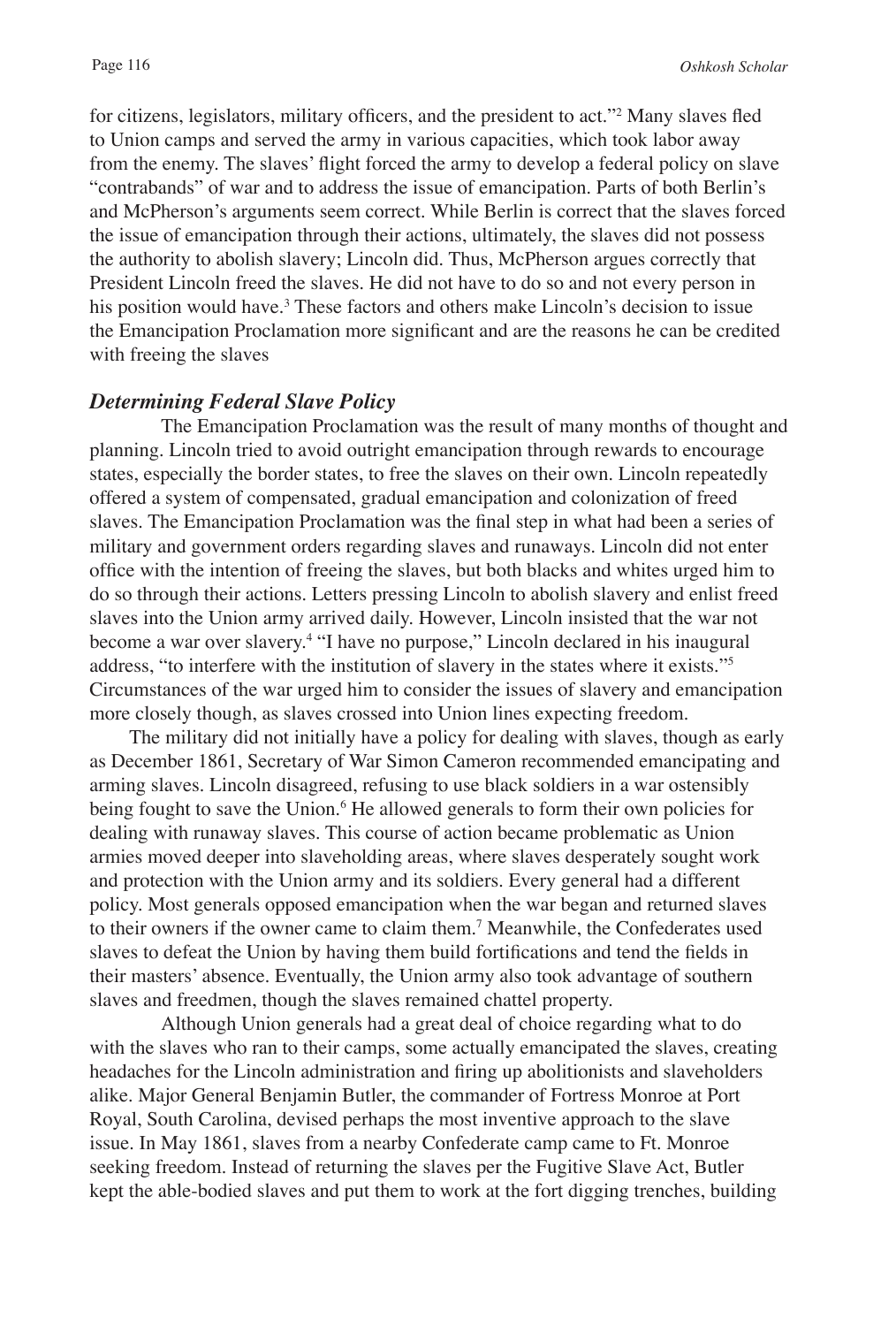fortifications, cooking, and cleaning camp, providing for their needs in return. He started calling these slaves "contraband," a term typically used to describe property confiscated from the enemy in war. Slaves could be used against the Union army, so there was a military interest in confiscating them as human contraband. The term caught on, and other generals also began calling runaways contraband. Butler viewed using the slaves as taking labor away from the enemy, thus hurting their cause. Nonetheless, he wrote to his commander seeking advice on whether his policy was politically acceptable. "As a military question," Butler wrote, "it would seem to be a measure of necessity to deprive their masters of their services."8 Both his superior officer and Secretary of War Cameron supported Butler's policy because slaves were confiscated for military purposes. Slaves were thus employed to the benefit of the Union army; however, as contraband, they were still technically property.

Meanwhile, Congress worked to pass legislation to make acts such as Butler's legal. The First Confiscation Act, passed in August 1861, stated that if rebels used their slaves against Union forces, the slaves could be confiscated by the Union. Lincoln reluctantly signed the bill, but did not strongly enforce it.<sup>9</sup> It did not take long for someone to test the new act. The same month the Confiscation Act was signed, Major General John C. Fremont declared martial law in Missouri, where he was military governor, and freed slaves belonging to Confederate sympathizers.10 After repeated unsuccessful efforts to get Fremont to abide by the limits of the Constitution and the Confiscation Act, Lincoln removed him from his post. Missouri was a border state and still loyal to the Union. Fremont's act thus proved especially infuriating for Lincoln, who was working tirelessly to keep the border states loyal by defining the war as one to save the Union; Congress even passed the Crittenden Resolution to emphasize that the war was not about slavery.<sup>11</sup> Abolitionists criticized Lincoln's policy, charging him with being opposed to emancipation. Meanwhile, slaveholders grew increasingly nervous about slaves escaping or revolting. Fremont was not the first or the last Union commander to attempt to emancipate slaves, but the response remained the same: Lincoln sought to reserve emancipation of slaves for himself as president and commander-in-chief.

The government, in July 1861, decided that when slaves escaped to Union camps, the army was required to return them to their owners, but this did not always happen. Some individual soldiers or regiments sheltered slaves who ran within their lines, even reacting violently toward slaveholders who tried to claim their property. Slaveholder A.J. Smoot met with such a reception. Though he was in Maryland, where Union troops could not confiscate slaves, his slave ran to an army camp and was protected by abolitionists in the regiment. Smoot was warned of the regiment's views on slavery, but he tried to claim his property from the soldiers anyway. "At first their threats were accompanied with a few stones thrown at me," Smoot wrote, "which very soon became an allmost [sic] continued shower of stones a number of which struck me."12 Smoot gave up on the slave, but his experience was not an isolated incident, irritating slaveholders in the border states; they had been assured that their property would be protected. Acts such as this demonstrated that the "slaves did not emancipate themselves; they were liberated by Union armies."13 The slave ran to the camp, but the soldiers refused to give him up to his owner, despite orders to the contrary.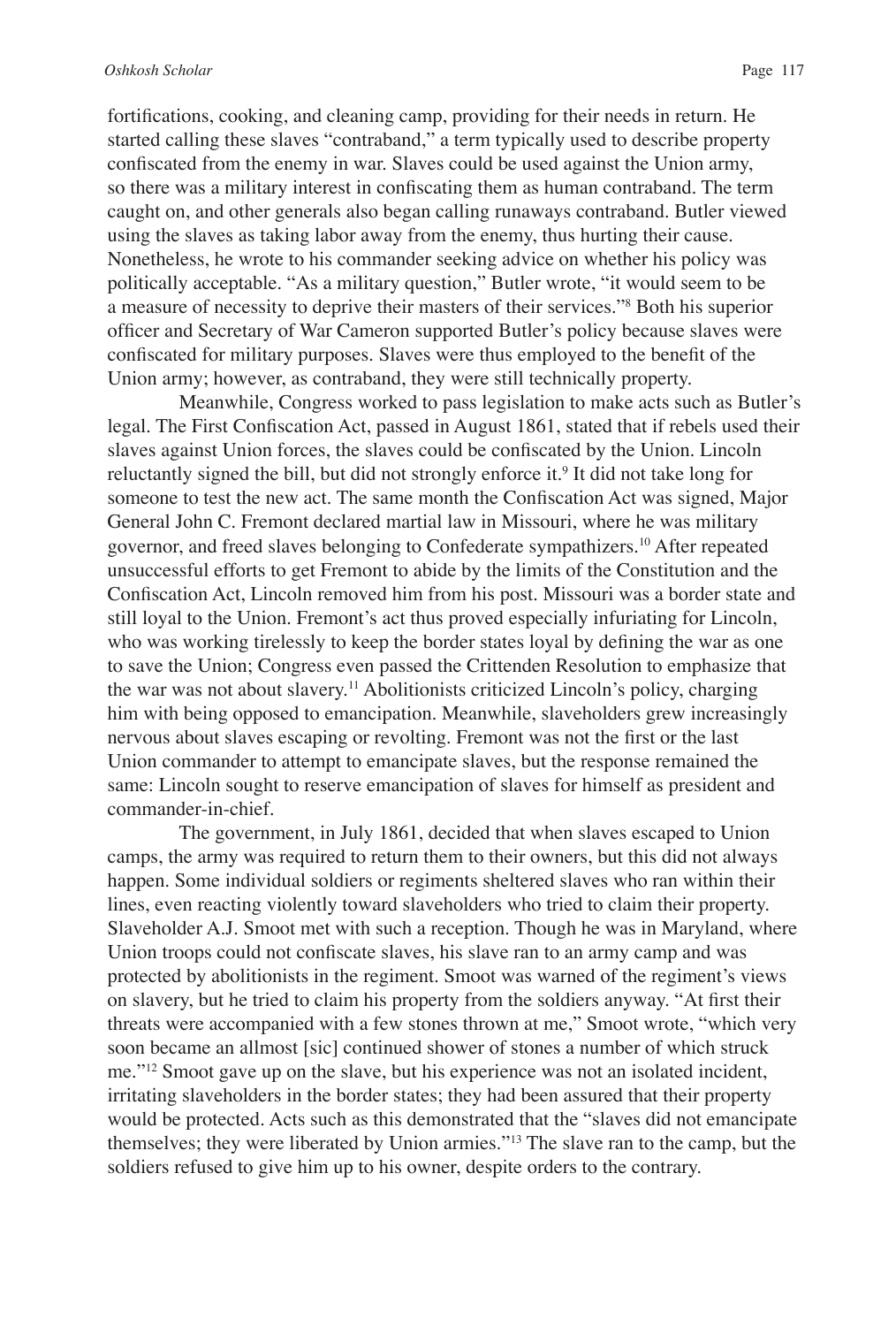The situation with Fremont, and others similar to it, helped push Congress further toward emancipation. On April 11, 1862, Congress approved the compensated emancipation of slaves residing in the District of Columbia, where they had jurisdiction to make and enforce such an edict; slaves flocked to Washington to claim freedom. In June, Congress also passed the abolition of slavery in the territories.14 Militarily, Congress approved the Second Confiscation Act on July 17, 1862, freeing the slaves of traitorous owners. It was soon followed by an act declaring that soldiers could not return fugitive slaves to their Confederate owners; slaves were valuable to the military. Significantly, a letter from E. P. Halstead stated "that all negroes coming into the lines…are to be treated as persons and not as chattels."15 This suggested a humanization of the "contrabands" and demonstrated changing views on the war and slavery.

# *The Preliminary Proclamation*

Lincoln finally decided that he needed to free the slaves to save the Union. He pushed for gradual, compensated emancipation and colonization of freed slaves until the very end, but found little support. The border states stubbornly held onto slavery, even as their slaves fled to Union camps. Lincoln offered compensation in exchange for emancipation in the border states and any rebel states that wanted to rejoin the Union; the government would buy the slaves and then free them.<sup>16</sup> Lincoln wanted to colonize the freed persons, for as Lorraine A. Williams pointed out, he "believed that as long as Negroes remained in the United States, they would always be a source of friction because they could never live as equals with whites."17 He was concerned with the racial dynamics of the nation. The plan never successfully materialized and the idea met with vehement opposition, especially from African Americans and abolitionists. The war was slowly eroding slavery in the South, as it disrupted life and enabled slaves to escape virtually unnoticed by their masters, who were often fighting in the war; this situation placed greater pressure on the border states to either emancipate or watch their slaves more closely.18

By about the middle of 1862, after months of consideration, Lincoln had decided to free the slaves, determining that it was necessary to save the Union. He formally announced his decision to his cabinet on July 22 and requested suggestions on the language and timing of release of an emancipation proclamation.<sup>19</sup> This early form of the proclamation outlined policies making civil and military confiscation of property federal policy; it also repeated the idea of compensated, gradual emancipation as a means of enticing states back into the Union. The cabinet largely supported Lincoln's act, though they suggested he wait for a Union victory to unveil it. After a shaky Union victory at Antietam, Lincoln decided to release the Preliminary Proclamation on September 22, 1862, stating that it would go into effect on January 1, 1863. The country had one hundred days to react and respond to the threat of emancipation.

By this point in the war, contact with runaways and contraband had turned more Union soldiers into abolitionist sympathizers favoring emancipation and made them less likely to return runaways to their masters, regardless of whether the owner was a Unionist or a rebel.<sup>20</sup> Prejudice between blacks and whites was certainly still prevalent and had even risen in some areas, but the war largely seemed to encourage its decline. In July 1862, Congress repealed the ban on African Americans serving in state militias. This was controversial, since many feared armed blacks would seek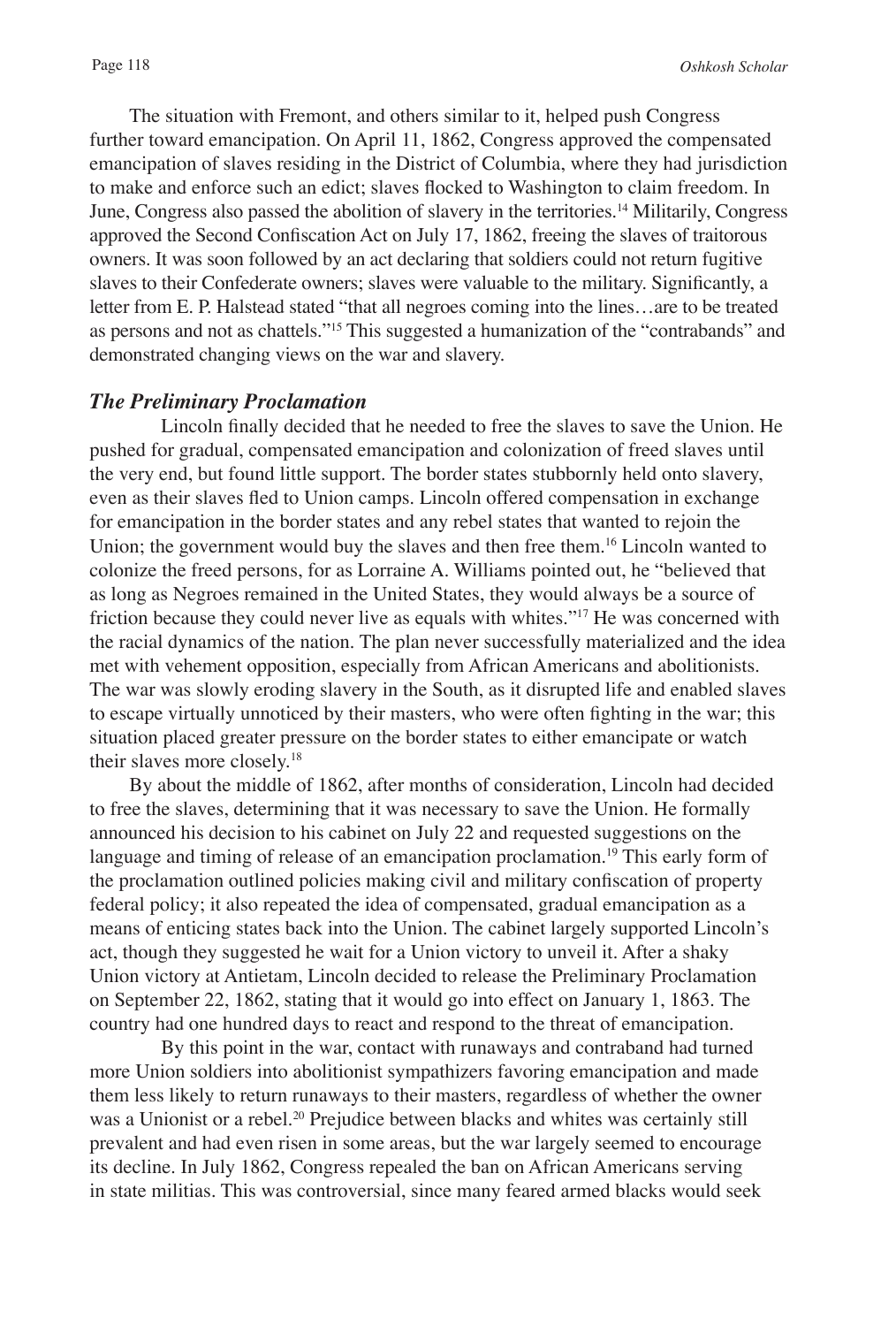revenge against their masters. Others thought former slaves would be cowards in combat and run at the first shots. Opposing such people were those who believed slaves were good workers and deserved to be armed and added to the soldiers' ranks.<sup>21</sup> Emancipation thus proved a divisive issue. Lincoln still hoped the border states would abolish slavery on their own. Although the proclamation would not affect them directly, it led to noticeable repercussions due to their proximity to Southern slave states where emancipation occurred.

Lincoln did not doubt the constitutionality of his move to issue the Preliminary Proclamation, believing that, as a war president, his powers extended to emancipation if he believed it was the only way to preserve the Union or hasten the end of the Civil War. Lincoln referenced acts of Congress such as the Confiscation Acts and the militia act as precedent in order to ground himself in a legislative framework. As historian Allen Guelzo suggested, the preliminary proclamation was also "entirely a military pronouncement, not a civil proclamation," for Lincoln was acting under his war powers against the Confederacy.<sup>22</sup> He did not free the slaves out of regard for a higher moral purpose, though he was personally opposed to slavery. He held true to the statement he made to Horace Greeley of the *New York Tribune*, when he wrote, "What I do about slavery and the colored race, I do because I believe it helps to save the Union..."<sup>23</sup> His main objective remained to save the Union, even if that meant freeing some slaves and not others. Regardless of pressure from slaves, emancipation was still up to Lincoln.

Reaction to the Preliminary Proclamation was swift and varied, from grand accolades to equally intense condemnation. Initial public reaction was positive. Crowds in Washington D.C. celebrated, singing and praising Lincoln. Most Northern governors supported the proclamation as well.<sup>24</sup> Horace Greeley declared in his editorial, "It is the beginning of the end of the rebellion; the beginning of the new life of the nation."25 He had pressured Lincoln toward emancipation through his newspaper column up until the preliminary proclamation was issued. Most newspapers, however, were either opposed to the preliminary proclamation or were reticent on the issue, withholding opinion.

Abolitionists greeted the proclamation with parades, rallies, and bonfires.<sup>26</sup> Frederick Douglass was not as eager with his praise, lamenting at the proclamation's modest demands and legalistic tone.<sup>27</sup> Many criticized the document for freeing slaves not under control of Union armies and for leaving slavery in the border states intact. Lincoln still held out hope that his gradual, compensated emancipation plan would draw support from some border states and seceded states before the January 1 deadline. Radical Republicans in Congress either withheld comment on the proclamation or reluctantly supported it. Some questioned Lincoln's claim of presidential authority to free the Confederacy's slaves. Most Northerners agreed with the preliminary proclamation as a measure to weaken the South and hasten the end of the war.28

Union army commander General George McClellan only abided by the proclamation with great reluctance, actually refusing to read the document to the troops. He even prepared an objection to the proclamation that he almost presented to Lincoln, but his friends wisely dissuaded him.<sup>29</sup> He was very popular with the troops and very critical of the Lincoln administration. His influence was potentially dangerous. In the 1864 election, he was the Democratic nominee and opposed Lincoln. Lincoln sincerely believed he would not win reelection. As McPherson conjectures, this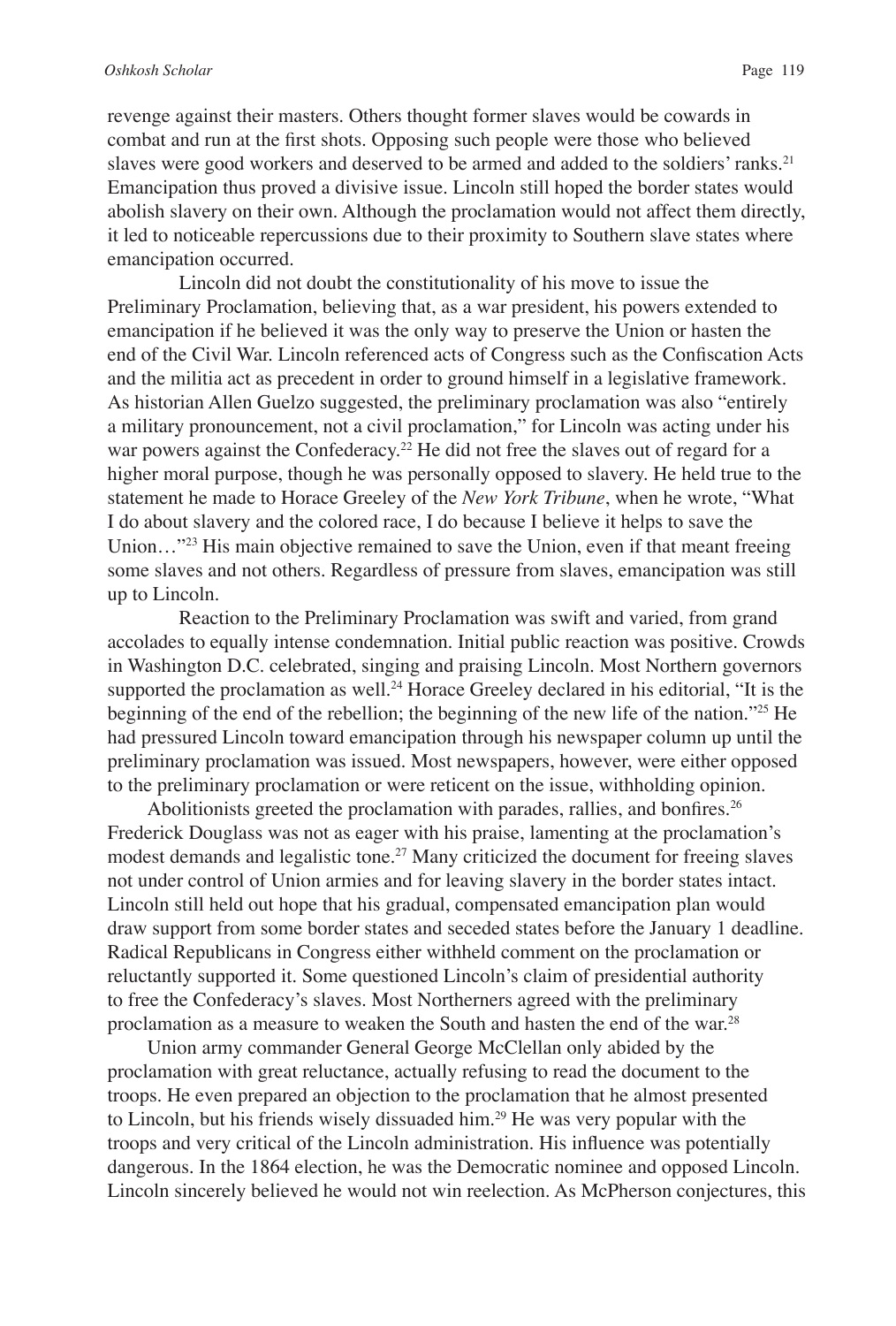would have been a serious setback for freedom in America: "If the Democrats had won, at best the Union would have been restored without a Thirteenth Amendment; at worst the Confederacy would have achieved its independence. In either case the institution of slavery would have survived. That this did not happen was owing more to the steadfast purpose of Abraham Lincoln than to any other single factor."30 Lincoln refused to back down on slavery, despite extreme pressure. Fortunately, he won reelection. However, such dissension at the head of the Union army and within its ranks clearly illustrates the challenges Lincoln faced in determining slave policy.

The reactions of soldiers varied. Some agreed with the proclamation and the idea of freedom, while others resigned their commissions and left for home in opposition to fighting a war to end slavery. Naturally, the proclamation infuriated Confederates more than Unionists.<sup>31</sup> Perhaps not surprisingly, wrote scholar William Klingaman, the border states responded to news of the proclamation with "nearly universal condemnation."32 Some Southern newspapers did not even carry news of the proclamation; others relegated it to interior pages with no analysis or reaction, only the text of the document. News of the preliminary proclamation traveled quickly to slaves in the South, so that within days slaves heard about the proclamation. Slave owners rushed to move their slaves to the interior and slaves ran away or simply quit working in anticipation of emancipation.<sup>33</sup> Slaves did not usually distinguish between loyal and seceded states, so some slaves in the border states mistakenly thought they were free, which infuriated loyal masters.

Southern papers offered biting criticism of the presidential order, noting its ineffectuality in the South, where the President lacked jurisdiction. The Richmond *Whig* declared it the "last resort of a defeated, perplexed and desperate government."<sup>34</sup> Historian John Hope Franklin noted that, aside from all the reactionary rhetoric, Southern editorial comments expressed a couple of major fears regarding the proclamation: "fear of servile insurrection" inspired by the proclamation, and the obstruction of Confederate attempts to gain diplomatic recognition abroad.<sup>35</sup> The South grew more determined to preserve slavery, though Lincoln hoped slaves would leave their masters and deny the rebels their labor, thus undercutting the military.<sup>36</sup> Lincoln got his wish, as slaves fled in even greater numbers than before the proclamation.

In the December session of Congress, Lincoln once again proposed compensated emancipation for the border states; it was declined. On December 15, both Houses narrowly approved Lincoln's Emancipation Proclamation, which was set to be released soon. The only state that took advantage of Lincoln's offer of gradual emancipation was West Virginia, which seceded from Virginia to rejoin the Union before the Emancipation Proclamation took effect. Despite uncertainty about the constitutionality of a state seceding from another state, Congress reluctantly approved and Lincoln signed the bill allowing West Virginia to enter the Union as a free state in the last days of 1862.<sup>37</sup> Lincoln also finished writing his final draft of the Emancipation Proclamation, with few changes from the Preliminary Proclamation he had issued in September. According to Klingaman, the decision to issue the proclamation was based on such vital domestic war issues as the need to take valuable human resources from the Confederacy, counter Radical Republicans in Congress, "and destroy the institution that ripped the country apart."38 Slavery had helped cause the war. Lincoln, with the Emancipation Proclamation, sought to end the institution and thus hasten the end of the war.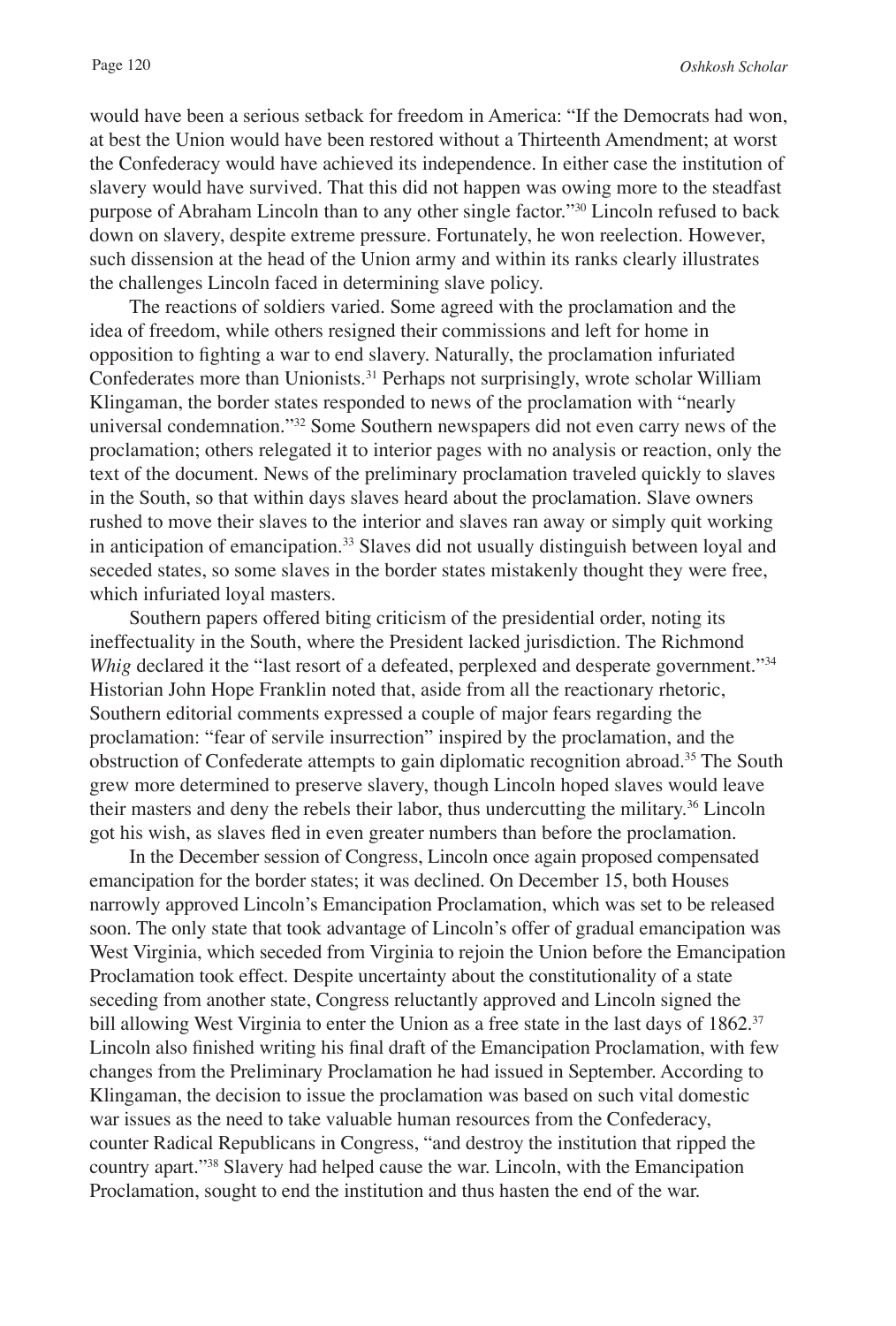## *The Emancipation Proclamation Takes Effect*

On the afternoon of January 1, 1863, Abraham Lincoln fulfilled his promise of freeing the slaves by signing the Emancipation Proclamation, saying to those present, "I never, in my life, felt more certain that I was doing right than I do in signing this paper."<sup>39</sup> Regardless of the legalistic manner and tone of the document, Lincoln believed in his decision to free the slaves, calling it an "act of justice."40 The proclamation only freed slaves in the rebelling territories and could only promise freedom for the duration of the Lincoln administration. The document beseeched slaves not to revolt violently against their masters, but suggested "they labor faithfully for reasonable wages," recognizing both the South's need for labor and freedpeople's need for work.<sup>41</sup> Slaves were allowed to join the armed services for the first time, another move aimed at weakening the Confederacy. The proclamation listed areas that were exempt including slaveholding areas loyal to the Union, areas already occupied by Union troops, the newly created West Virginia, and Tennessee, whose Senator, Andrew Johnson, did not vacate his Senate seat upon secession of the state he represented. The final draft included nothing about compensation, gradualism, or colonization, though they had always been Lincoln' pet projects. Lincoln opted for immediate emancipation in the end, believing it was "a fit and necessary measure" to save the Union, stop the southern rebellion, and hasten the end of the war.<sup>42</sup>

Regardless of the wording or meaning of Lincoln's act, celebrations erupted as the text of the Emancipation Proclamation came over telegraph wires throughout the North, especially in cities such as Boston and Philadelphia. In the cities, "By firing of guns, mass meetings and other demonstrations, the Proclamation was widely hailed as an occasion of jubilation."43 Despite its limits, people saw a reason to celebrate a symbolic turning point in the Civil War and the war against slavery. The largest celebrations were in Boston on New Year's Day, where the festivities boasted guests such as Ralph Waldo Emerson, Harriet Beecher Stowe and Frederick Douglass. Douglass praised the Emancipation Proclamation, but warned that slavery had a deep hold on the American character, so deep that "The slave will yet remain in some sense a slave, long after the chains are taken from his limbs."44 His words anticipated the trials that awaited the emancipated slave in a nation that was not yet ready to view blacks and whites as equals.

African Americans were happy, but abolitionists were disappointed that the proclamation was promulgated out of "military necessity," not moral righteousness.45 Perhaps ironically, one of the largest emancipation celebrations occurred in Norfolk, Virginia, which was exempted from the Emancipation Proclamation because it was in Union hands. Although the Sea Islands in South Carolina were under Union control at the time of the proclamation, they curiously escaped exception. Slaves in the thriving contraband community gathered with military officers and teachers to celebrate emancipation, an event they had planned for months. Famously, the freedmen sporadically began singing "My country, 'tis of thee," professing their new identity in American society.46 In New Orleans, both races celebrated the Emancipation Proclamation, though the city was already in Union hands and thus exempt.<sup>47</sup>

Newspapers reacted in much the same way as they had to the Preliminary Proclamation. Many Northern newspapers supported the proclamation; the *New York Times* declared it a "revolution" that "changes entirely the relations of the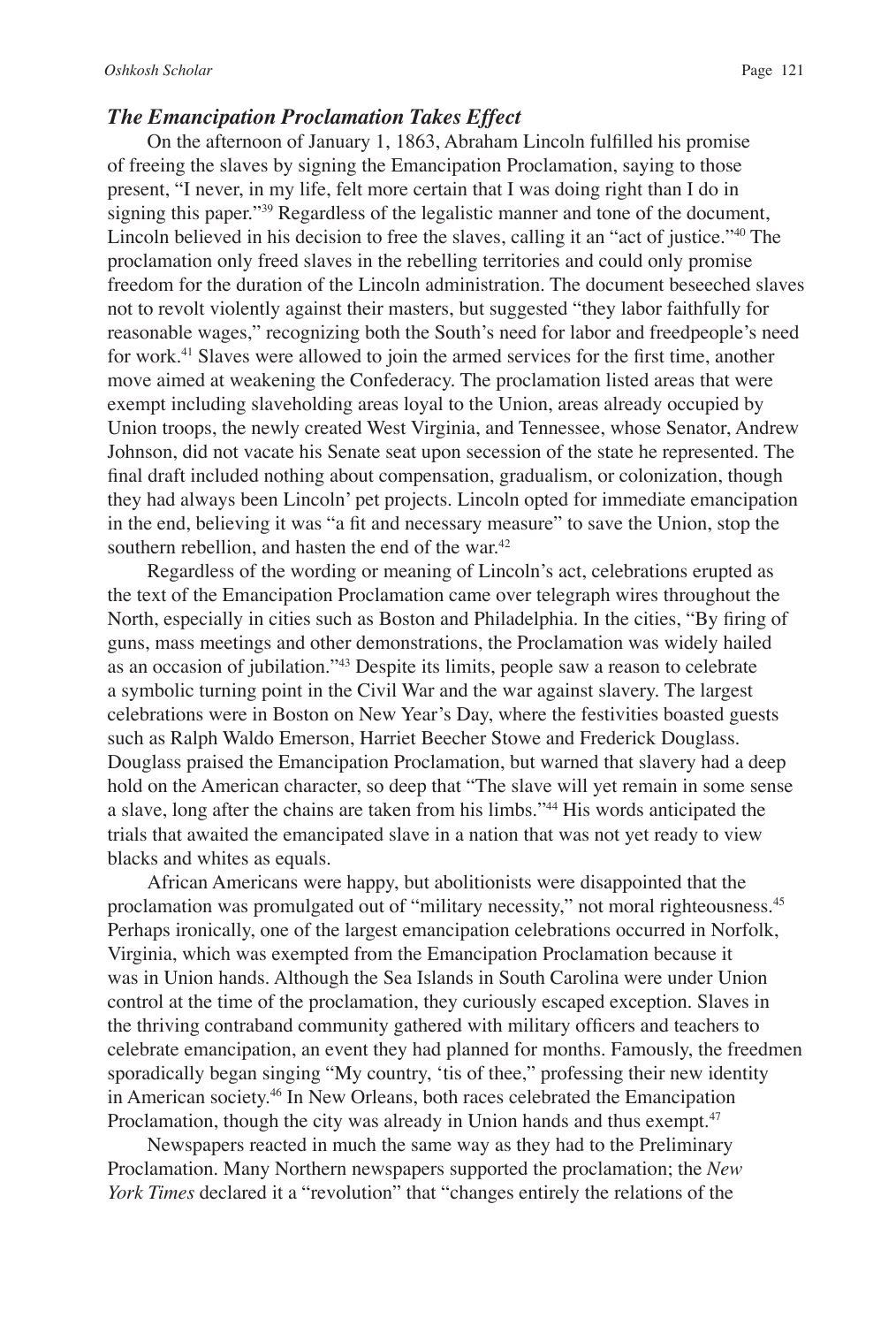National Government to the institution of Slavery."48 In his abolitionist newspaper *The Liberator*, William Lloyd Garrison published poems written to commemorate the event. Almira Seymour's poem was entitled "January First":

Hear it, ye Traitors with you sealed doom frantic, You own salvation's summons, could you read! Hear it, across the Christo-born Atlantic Oppressed, to hope! Oppressors, well to heed!

Catch it, ye echoes of the loftiest mountains! Chant it, ye thunders of the wildest sea! Angels and men! Shout from life's deepest fountains, Today, Today, Columbia is free.<sup>49</sup>

The poem succinctly expressed the emotions of the day and the reactions of newly freed slaves. However, some people in the Midwest and areas close to the border states were opposed to emancipation for fear of slaves coming north and competing for jobs, which would drive down wages. Many also disagreed with Lincoln's use of presidential power.50 Democratic newspapers frequently charged that the Emancipation Proclamation was unconstitutional and would be ineffective; additionally, they argued that Lincoln lacked the authority to free the slaves. Others feared servile insurrection, though it never occurred.

Confederate newspapers predictably reacted with reproach, as did the people and President Jefferson Davis. Naturally, those papers that had been critical of the Preliminary Proclamation were critical of the Emancipation Proclamation. However, some reacted with less vehemence, perhaps realizing that their way of life hung in the balance and they could not stop the movement to end slavery.<sup>51</sup> Davis declared that reconciliation between North and South "has been rendered forever impossible"; many southerners agreed.<sup>52</sup> Contrary to its purpose, the proclamation initially strengthened the resolve of the Confederacy, before the full effects of the Emancipation Proclamation manifested themselves.

The border states were especially vehement in their opposition to the Emancipation Proclamation, as alienation from the Union grew. Some states, such as Kentucky, even proposed state legislation against the proclamation.53 The border states were close to the Confederacy, so they feared that all their slaves would flee to freedom elsewhere. In Missouri and other states, "Emancipation became the most important issue in politics."54 Missouri eventually abolished slavery, but not before the Emancipation Proclamation took effect. Many slaveholders tried hard to keep emancipation a secret; as a result, many slaves did not gain freedom until the Union army went through or after the war ended.

With the Emancipation Proclamation, Union soldiers had the power to bring freedom to slaves in areas they passed through. Soldiers, however, had mixed reactions to the proclamation. Some were willing to fight and die for the Union, but not for slavery; some were content fighting for both. Others were simply happy African Americans could help fight the war, shifting some of the burden off white men.<sup>55</sup> High-ranking officers largely opposed emancipation and many resigned; mid-level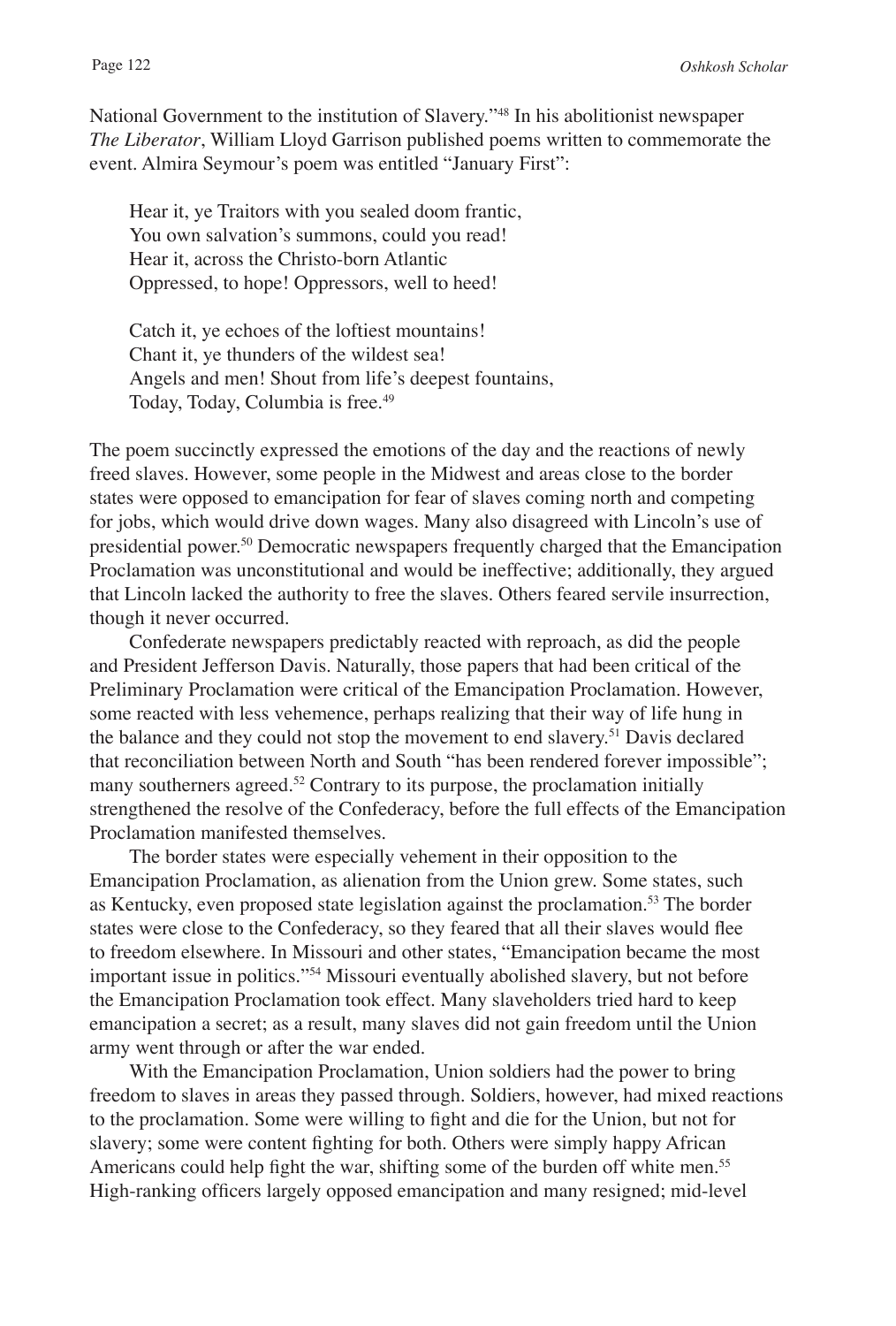officers, who were the most educated, were more likely to favor it. Soldiers were often ready to enforce anything to hurt the Confederacy.<sup>56</sup> Many slaves quickly learned that Lincoln had signed the proclamation and were eager for freedom. Despite the efforts of whites, within days black slaves learned they were free. They heard it through the slave grapevine, Union soldiers, overhearing whites talking, and by reading copies of the Emancipation Proclamation or having it read to them. This knowledge inaugurated a "cascade of running away in 1863 that began sweeping off the underpinnings of slavery,"<sup>57</sup> just as Lincoln had hoped. His main objective for issuing the proclamation proved fruitful, despite the complaints of the border states. He robbed the Confederacy of its key labor force and a major source of strength.

As the border states had feared, emancipation in the South sufficiently destabilized slavery in the region to lead to its collapse. Slaves fled to Union armies in the area, where masters struggled to get them back. John Ryland and other slaveholders wrote to Governor Gamble to complain: "It is no matter what proof the master offers, the negroes say they be long [sic] to secessionists, and the officers believe them."58 Slaves pushed the issue and most states gave in to the pressure to emancipate their slaves, but "With more slaves than any other border state, Kentucky stubbornly clung to the dying institution to the bitter end," until it was forced to emancipate under the Thirteenth Amendment in December 1865.<sup>59</sup> Until then, thousands remained in bondage. Despite all of Lincoln's efforts to encourage emancipation in the border states before the Emancipation Proclamation and before the Thirteenth Amendment, it took pressure from Southern emancipation, the flight of mass numbers of slaves, and a change in the Constitution to finally rid the nation of slavery.

The biggest effect of the Emancipation Proclamation was that it made the Civil War about slavery. Jefferson Davis predicted that the proclamation would have "one of three possible consequences—the extermination of the slaves, the exile of the whole white population of the Confederacy, or absolute and total separation of these states from the United States."60 While none of these dire effects occurred, Davis' conjectures demonstrated the level of fear and uncertainty Southerners felt toward the idea of emancipation. Though not all slaves ran away, many started acting like freedmen or making more demands of their owners; some simply refused to work, at least not without pay. No slave insurrections occurred, but slaves rebelled in more subtle ways, much as they had done before emancipation. Such a situation, especially with many slaves tempted to run for Union lines, encouraged slaveholders to take their slaves to the interior, away from Union armies, or sell their slaves to the deep South. The peculiar institution was dying despite the tireless efforts of those who sought to perpetuate it.

Slaves responded to freedom in a number of ways. One of the first things they did was change their name or add to their old name as a measure of self-respect and manhood. Many went looking for family members who had been sold away. Men rushed to claim wives and families and anti-slavery clergymen married men and women.61 Chaplain A.B. Randall wrote in February 1865 about the slaves' view of freedom: "The Colord [sic] People here, generally consider, this war not only; their *exodus*, from bondage; but the road, to Responsibility; Competency; and an honorable Citizenship."62 Many freed slaves took advantage of the freedom to move away from slavery. Many moved to cities, where some received harsh treatment. Other slaves fled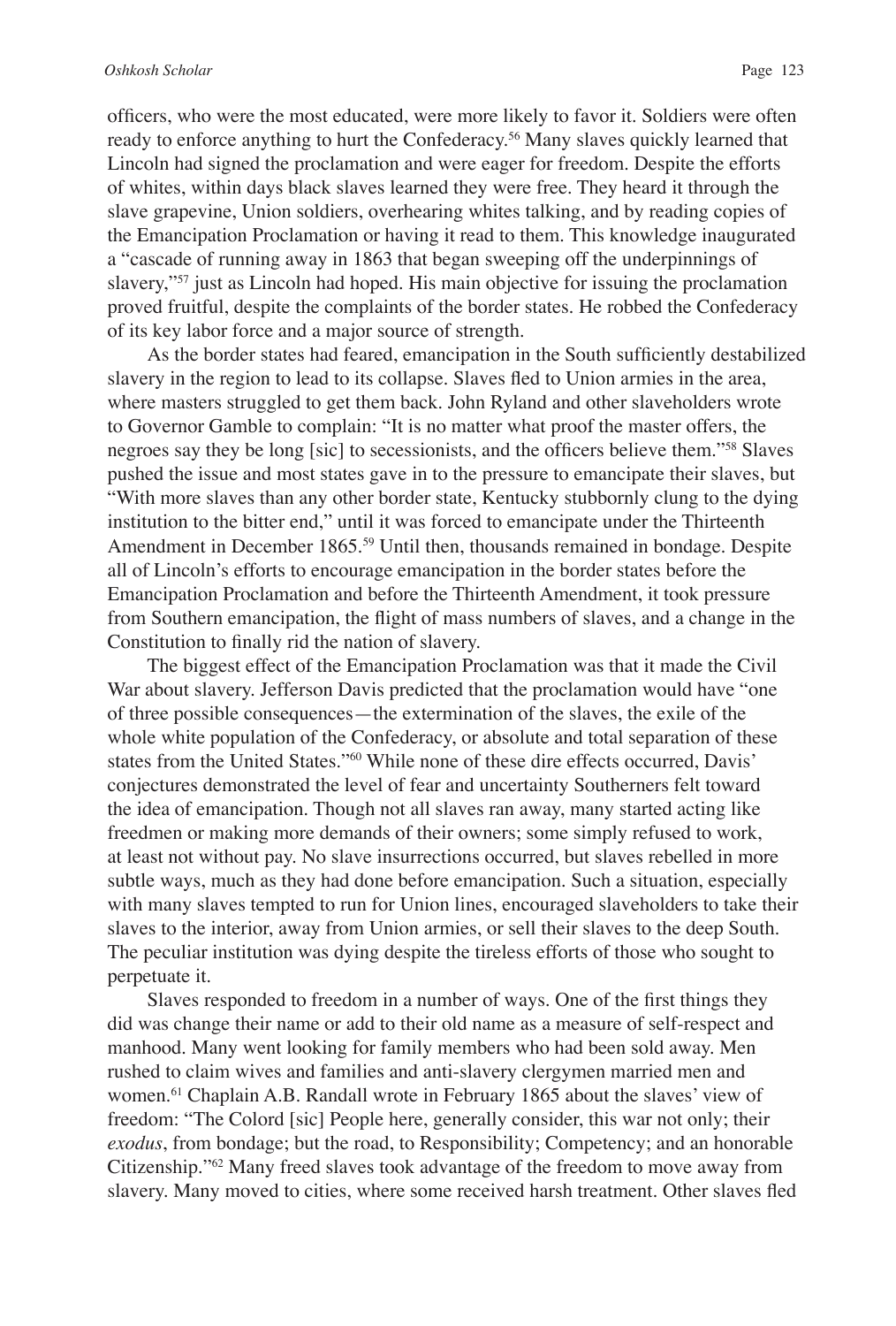to Union camps, where commanders were often inundated with more laborers than they needed; they were left wondering how to provide for the extra men, women, and children.

Contraband camps were common and tried to provide for slaves and their families. The impression former slaves made on those in charge of such camps seemed largely encouraging, as evidenced by the responses to questions posed by the Emancipation League in 1863. Captain and Aide-de-camp E.W. Hooper gave a very positive picture of freedmen and concluded that "equal laws *faithfully administered* would enable the negroes to take their place in society, as a laboring class, with a fair prospect of self-support and progress."<sup>63</sup> Others interviewed by the Emancipation League gave similar accounts of the freedmen under their protection. People in the camps regarded freedmen as men, not chattel, and considered them capable of improving through education to function in society independent of government assistance. Slaves in camps proved good laborers and were "invaluable and almost indispensable" as spies, scouts and guides, risking their lives to gain valuable information; women and children supported themselves by doing such things as washing, ironing, and cooking for army camps.<sup>64</sup> Slaves worked hard to create a positive impression on their white emancipators and protectors, as if they needed to prove themselves worthy of the freedom they fought so hard to gain.

The Emancipation Proclamation allowed freedmen to enlist in the Union army, an opportunity of which many took advantage. This gave many freedmen a chance to prove themselves equal to whites and participate in the war for their freedom. They would not have had this opportunity if not for Lincoln's issuance of the Proclamation. Slaves could now fight masters on equal terms. Freedmen in the border states enlisted primarily "to gain freedom for themselves and their families," though they risked being captured by armed patrols.<sup>65</sup> For thousands, it was worth it. The War Department created a segregated unit, the Bureau of Colored Troops, for black soldiers. Union soldiers recruited 134,000 black soldiers in the slave states and 52,000 men in the free states.<sup>66</sup> Whites in the North were not pleased with the decision to arm the former slaves. Abuse of African American troops was high, especially toward the few black officers, many of whom were forced to resign their commissions. However, as casualties rose, whites were glad to have others to share in the sacrifice.

Talk of revoking the Emancipation Proclamation declined as the war dragged on, as people realized that African Americans were earning their freedom and sacrificing their lives for their country; thus, "black enlistment made the Emancipation Proclamation irrevocable."<sup>67</sup> Black soldiers proved themselves as good and capable as white troops. The attack on Petersburg, Virginia turned the African American soldiers of the Army of the James into heroes, for June 15, 1864 was the "day when it was admitted that colored men were equal to the severest ordeal," the "day when prejudice died in the entire Army of the U.S. of America."68 African American troops could no longer be charged with cowardice. In battle, they risked capture by Confederate troops, who would have mostly likely either murdered them or sold them back into slavery. As Samuel Denison reported to Treasury Secretary Salmon Chase, "the whole army, from colonels down, is thoroughly abolitionized. They have seen the negroes drill and fight, and they want to give them a chance and put down slavery."<sup>69</sup> The valor of African American soldiers had indeed changed many opinions on slaves and slavery.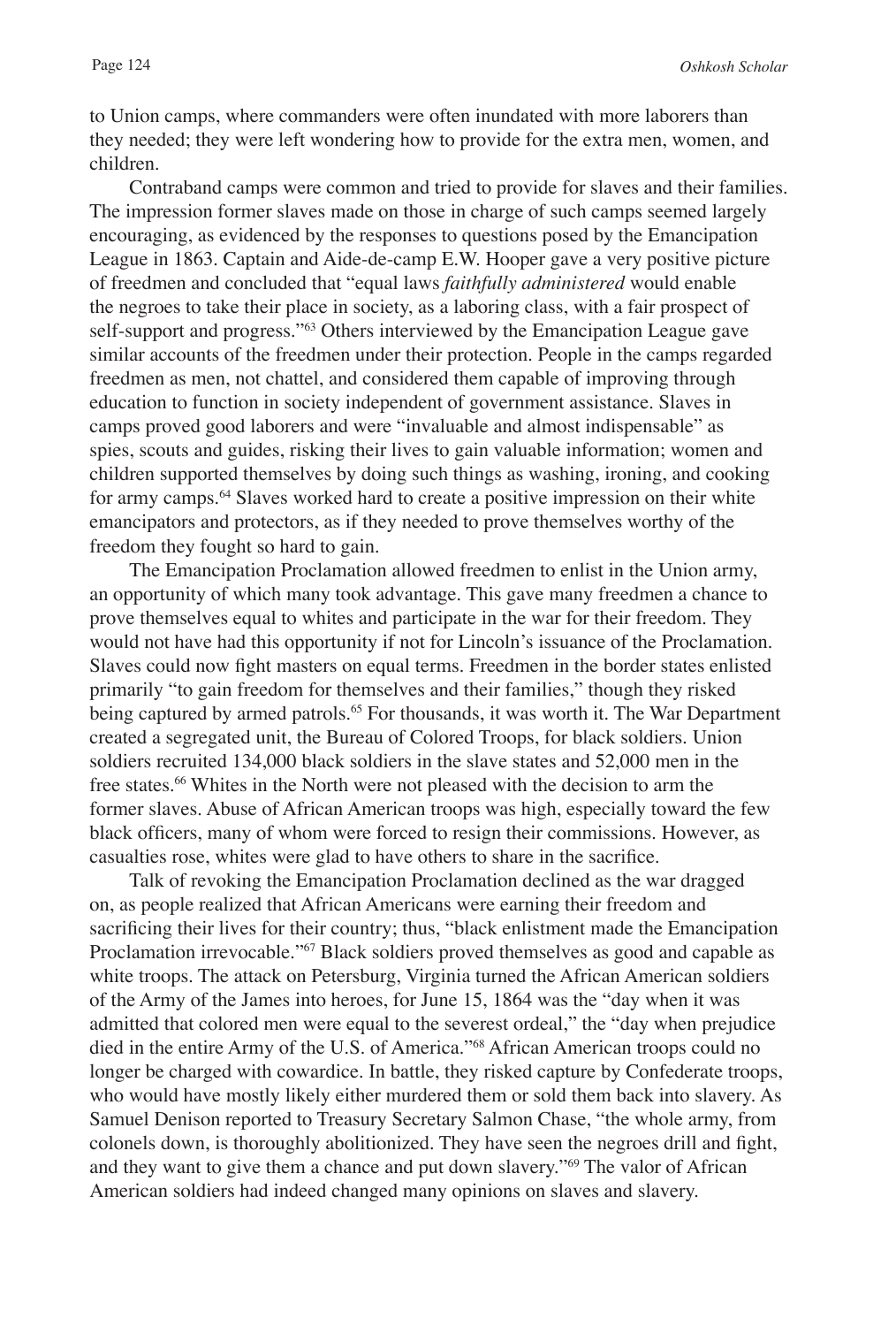#### *Assessing Emancipation*

Even for those slaves not freed under the Emancipation Proclamation, they still dated a sense of freedom from January 1, 1863. It is as if the symbolic was more important than the reality, for as Henry Ward Beecher admitted, "Even if the Proclamation did not free a single slave, it gave liberty a moral recognition."<sup>70</sup> Slaves called Abraham Lincoln "Father Abraham" for his acts against slavery. Decades later, slaves remembered when they were emancipated, whether it was by Union soldiers or their master, and they remembered who was responsible for the measure that freed them. On December 8, 1863, in his third annual message to Congress, Lincoln reported no negative effects from the Emancipation Proclamation. He stated that nearly 100,000 African American soldiers had enlisted in Union armies. The Confederacy seemed to be weakening and he proposed lenient peace terms.<sup>71</sup> At the beginning of 1865, Secretary of State William Seward estimated that the proclamation had directly freed 200,000 slaves and the final total may have been as high as 400,000 slaves emancipated.72 Thousands were still enslaved at the time of Lincoln's assassination in April 1865. Kentucky alone held 65,000 slaves and, along with Delaware, was the last to emancipate its slaves.73 Many states who emancipated their slaves instituted slave codes to limit the rights of African Americans.

Lincoln's Emancipation Proclamation proved a pivotal juncture both in the history of the Civil War and the history of the United States. Scholar Henry Jaffa wrote, "In a sense, it is true that Lincoln never intended to emancipate the Negro; what he intended was to emancipate the American republic from the curse of slavery."<sup>74</sup> Lincoln's own words corroborate this statement, as he told a Washington D.C. lawyer, "It was not only the Negro that I freed, but the white man no less."<sup>75</sup> He wanted the words of the Declaration of Independence to ring true at last. Lincoln faced enormous pressures as president, both from his peers and the people he had been elected to govern. He heard the cries of the slaves, soldiers, abolitionists, and commanders who petitioned for emancipation. He interpreted his presidential position as commander-in-chief to be the only one that could legitimately free the slaves, even if some questioned that claim. Ultimately, it was Lincoln who signed the Emancipation Proclamation, though only at the behest of those who hated slavery and in the interests of the Union, for "the Emancipation Proclamation reminds all…that real change derives both from the actions of the people and from the imprimatur of constitutional authority."76 The slaves sufficiently pressured the government to do something about slavery; Lincoln eventually responded and at least symbolically freed the slaves, as only he could. In 1865, after the assassination of "Father Abraham," the Thirteenth Amendment freed the slaves and made the United States a free country at last.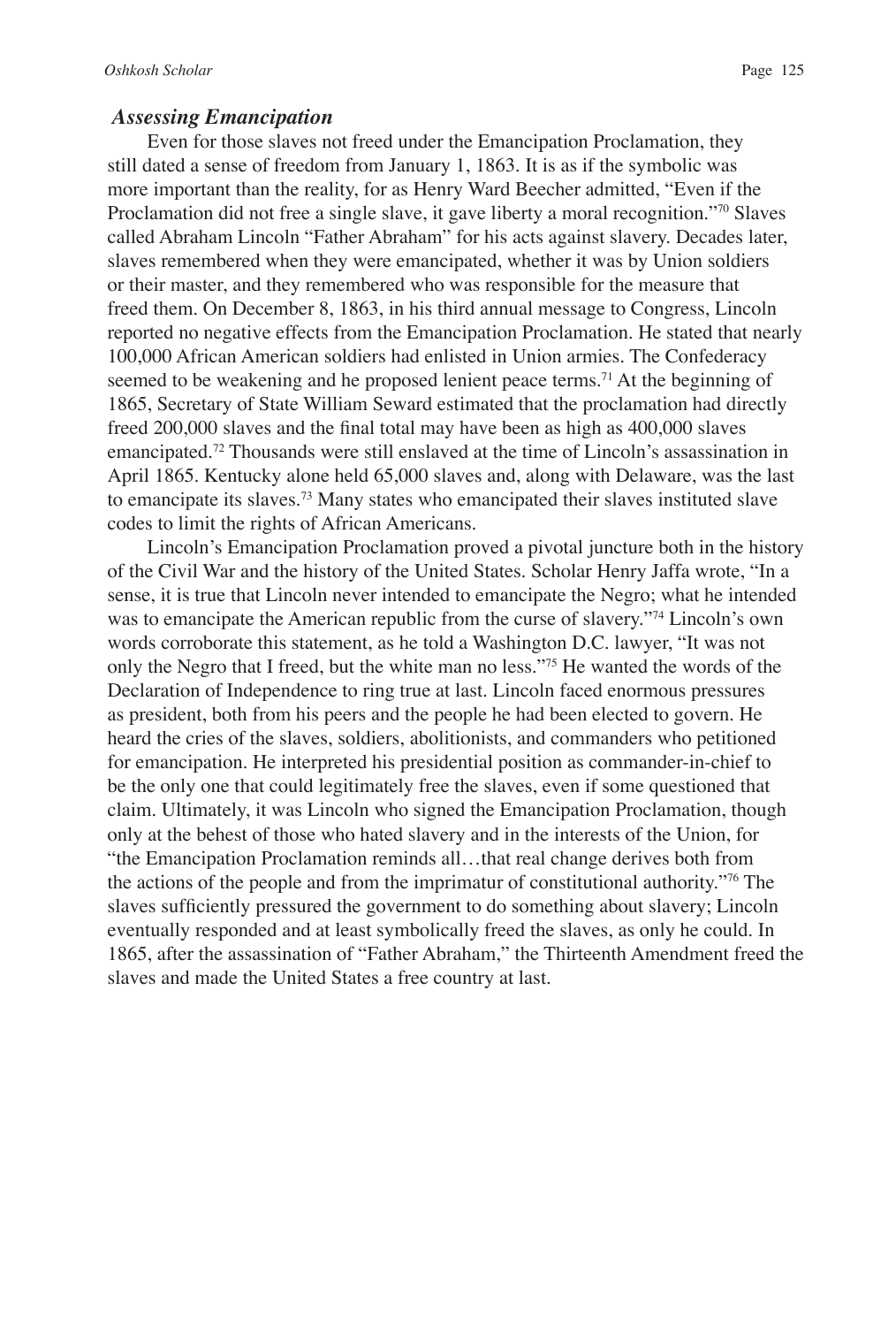# *Notes*

- 1 James McPherson, *Drawn with the Sword: Reflections on the American Civil War*, (New York: Oxford University Press, 1996), 197.
- 2 Ira Berlin, *Who Freed the Slaves? Emancipation and Its Meaning*, in *Major Problems in the Civil War and Reconstruction*, 2nd ed., ed. Michael Perman (New York: Houghton Mifflin Company, 1998), 291.
- 3 McPherson argues that not even every Republican would have freed the slaves, such as Edward Bates, had he been nominated and won the 1860 presidential election, 199.
- 4 William K. Klingaman, *Abraham Lincoln and the Road to Emancipation, 1861-1865*, (New York: Viking Penguin, 2001), 52.
- 5 Abraham Lincoln, "First Inaugural Address of Abraham Lincoln," [http://www.yale.edu/ lawweb/avalon/presiden/inaug/lincoln1.htm], 5 Nov 2005.
- 6 John Hope Franklin, *The Emancipation Proclamation*, (Garden City, NY: Doubleday & Company, Inc., 1963), 14-15.
- 7 Klingaman, 58.
- 8 Benjamin F. Butler, "Benjamin F. Butler to Lieutenant Genl. Scott,"in *Free At Last*, ed. Ira Berlin (New York: The New Press, 1992), 10.
- 9 Allen C. Guelzo, *Lincoln's Emancipation Proclamation: The End of Slavery in America*, (New York: Simon & Schuster, 2004), 41.
- 10 Franklin, 16.
- 11 Klingaman, 66.
- 12 A.J. Smoot, "Affadavit of A.J. Smoot," in *Free At Last*, ed. Berlin, 33.
- 13 McPherson, 206.
- 14 Franklin, 19-20.
- 15 E.P. Halstead, "Assistant Adjutant General E.P. Halstead to Col. J.D. Shaul," in *Free At Last*, ed. Berlin, 36.
- 16 Guelzo, 68-69.
- 17 Lorraine A. Williams, "Northern Intellectual Reaction to the Policy of Emancipation," in *The Journal of Negro History* 46, no. 3 (1961): 180, http://www.jstor.org, 10 Oct 2005.
- 18 Klingaman, 85.
- 19 Franklin, 39.
- 20 Klingaman, 92-93.
- 21 Klingaman, 160.
- 22 Guelzo, 154.
- 23 Quoted in Franklin, 28.
- 24 Franklin, 59.
- 25 Franklin, 62.
- 26 Klingaman, 196.
- 27 Guelzo, 160.
- 28 Guelzo, 160.
- 29 Guelzo, 165.
- 30 McPherson, 205.
- 31 Franklin, 79-80.
- 32 Klingaman, 198.
- 33 Klingaman, 205.
- 34 Quoted in Franklin, 68.
- 35 Franklin, 68-69.
- 36 Franklin, 80-81.
- 37 Guelzo, 176.
- 38 Klingaman, 233.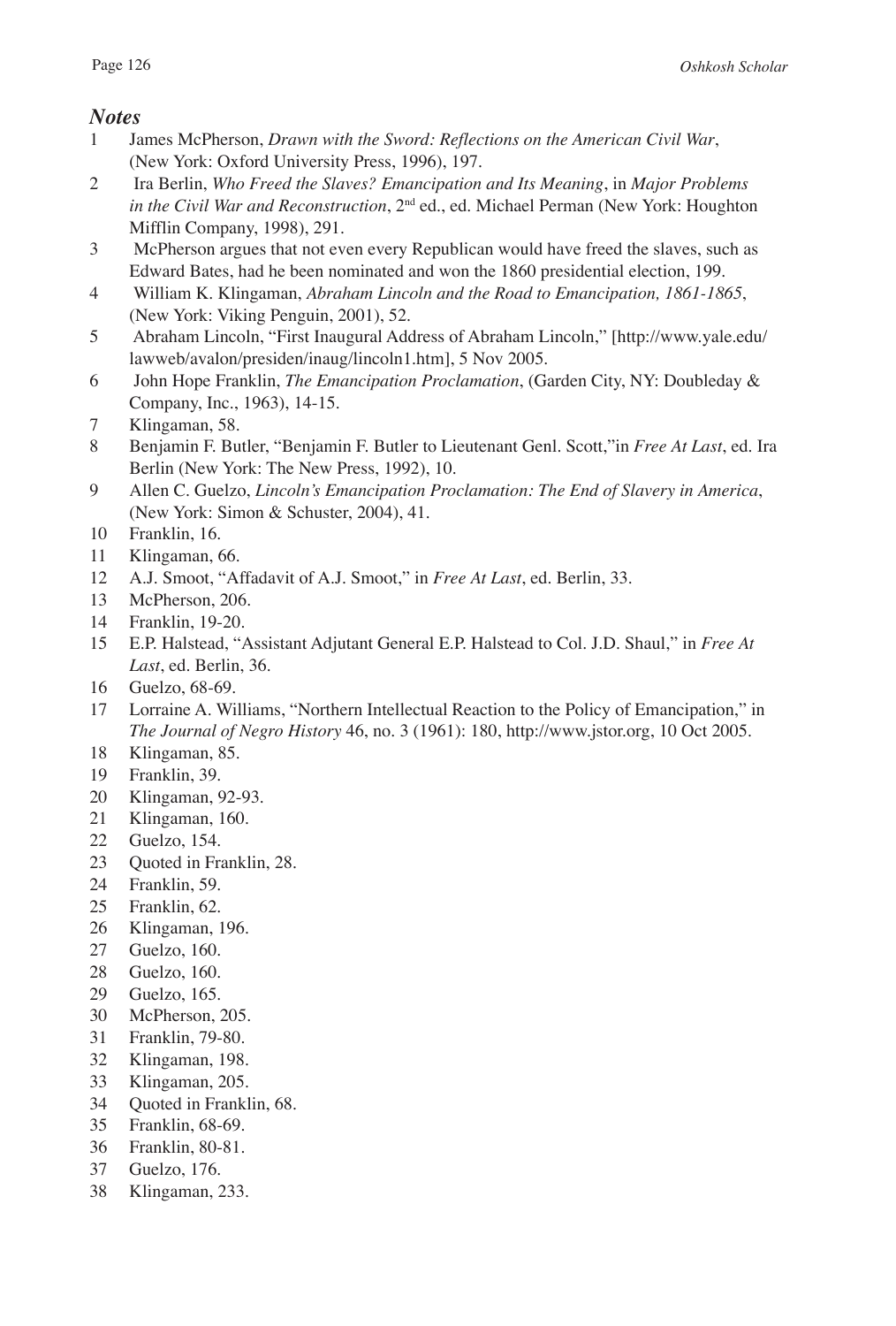- 39 Quoted in Franklin, 95.
- Abraham Lincoln, "Emancipation Proclamation," [http://www.pbs.org/wgbh/aia/part4/ 4h1549t.html], 5 October 2005.
- Lincoln, "Emancipation Proclamation."
- Lincoln, "Emancipation Proclamation."
- Williams, 184.
- Quoted in Klingaman, 234.
- Franklin, 108-9.
- Klingaman, 234.
- Franklin, 115.
- Klingaman, 235, Franklin, 118.
- 49 Quoted in Franklin, 120.
- Klingaman, 236.
- Franklin, 121, 124, 125.
- Franklin, 126.
- Guelzo, 188-9.
- William E. Gienapp, "Abraham Lincoln and the Border states," *Journal of the Abraham Lincoln Association*, 13, no. 1 (1992): par. 59, http://www.historycooperative.org/cgi-bin/ printpage.cgi, 5 Nov 2005.
- Franklin, 128.
- Klingaman, 237.
- Guelzo, 213-4.
- John F. Ryland et al, "John F. Ryland et al to His Excellency Governor Gamble," in *Free At Last*, ed. Berlin, 350.
- 59 Gienapp, par. 61.
- Quoted in Klingaman, 236.
- Guelzo, 216.
- A.B. Randall, "Chaplain A.B. Randall to Brig. Genl L. Thomas," in *Free At Last*, ed. Berlin, 222.
- E.W. Hooper, "Let There Be Light. Important Facts Concerning the Negro," in *From Slavery to Freedom: The African-American Pamphlet Collection, 1824-1909*, collected by the Emancipation League, [http://www.memory.loc.gov/], 9 October 2005.
- Vincent Colyer, "Vincent Colyer to Hon. Rob. Dale Owen (American Freedmen's Inquiry Commission)," in *Free At Last*, ed. Berlin, 195-8.
- Berlin, *Free At Last*, 359.
- Franklin, 129.
- Guelzo, 218-9.
- William H. Hunter, "Letter 40," in *A Grand Army*, ed. Redkey, 102-103.
- 69 Quoted in Klingaman, 256.
- Quoted in Franklin, 144.
- Klingaman, 272.
- Guelzo, 214.
- Klingaman, 289.
- Harry V. Jaffa, "The Emancipation Proclamation," in *100 Years of Emancipation*, ed. Robert A. Goldwin, (Chicago: Rand McNally & Company, 1963), 23.
- Quoted in Klingaman, 233.
- Berlin, *Who Freed the Slaves*, 297.